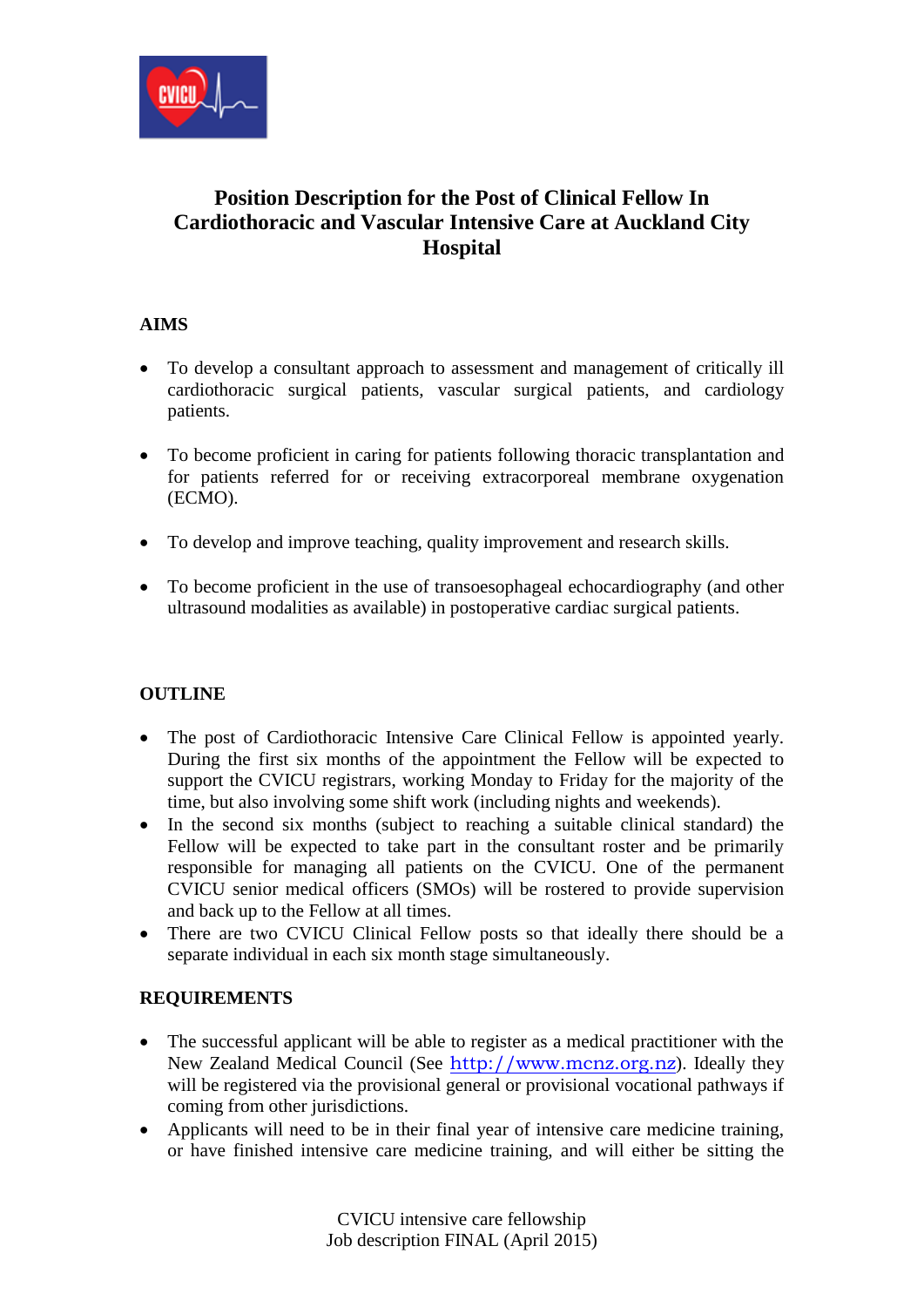

final fellowship examination for the College of Intensive Care Medicine, or have preferably already passed this examination.

- Equivalent overseas intensive care training and qualification may be accepted on an individual basis.
- Some experience in teaching, research, or quality improvement activities is preferable.
- Previous exposure to echocardiography is desirable.

### **APPOINTMENT PROCESS**

- An application should be made on line on the website [www.aucklandhealthcareers.co.nz](http://www.aucklandhealthcareers.co.nz/) with a recent CV that includes three referees with their respective telephone, fax or email and postal addresses.
- The appointment committee consists of intensivists, one of whom is the clinical director or his designated substitute.
- Requests for references will be made to the referees of the candidate's choice. Your referees will be contacted by mail and telephone. Obtaining references does not indicate that you are the preferred candidate for a position, it is routine practice.
- CVs, references and the application letter will be used to rank candidates.
- A shortlist of the best applicants will be produced.
- The short listed applicants will be interviewed using a set list of structured interview questions, by the selection committee.
- The successful candidates will receive an offer of employment by mail.
- All candidates will be informed of the outcome of their application but no explanation can be offered to unsuccessful candidates.

## **DUTIES**

- Manage patients in accordance with appropriate Australian and New Zealand College of Intensive Care Medicine Policies, Guidelines and Recommendations. Provide intensive care services to the Cardiothoracic and Vascular ICU. Supervise intensive care trainees and trainees from other specialties who rotate through the CVICU. Provide acute resuscitation services. Participate in the medical retrieval service for within New Zealand, operated from the CVICU. Provide such other clinical services as may be necessary and appropriate to a referring speciality. Provide telephone advice to any referring doctor about the appropriateness for transfer of any patient referred for ECMO. Participate in clinical research as required in the CVICU with supervision being provided by a nominated consultant intensivist. Participate in other non-clinical activities such as teaching and quality improvement within the CVICU.
- The Fellow will in the first half of their appointment largely work a 40-50 hour week (on average), taking part in the 24 hour (resident on site) registrar cover of the unit. On occasion, when this roster allows, the fellow will be rostered as supernumerary during the day. This roster is staffed by six registrars and two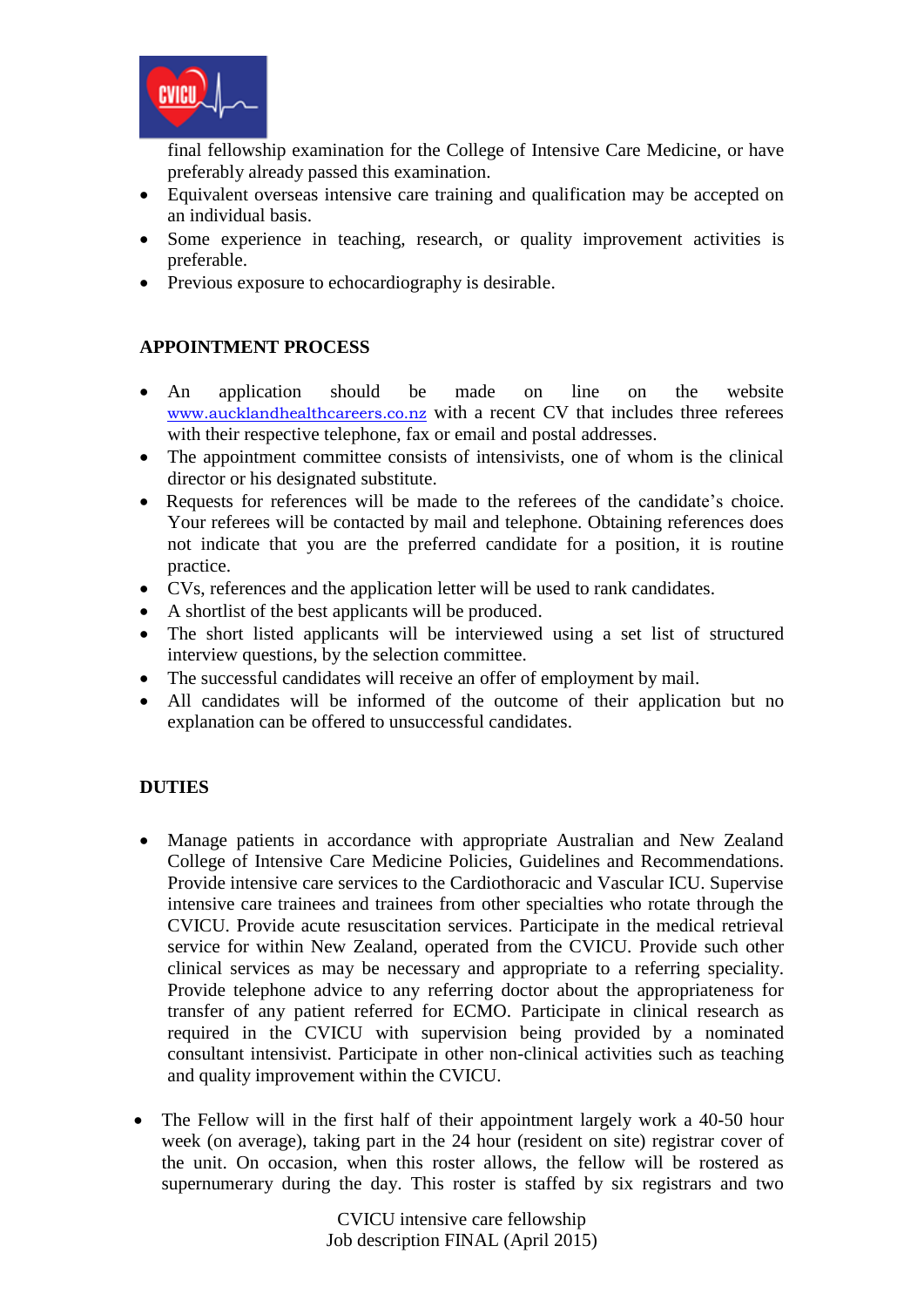

anaesthesia fellows (who are completing a one year fellowship in cardiac anaesthesia).

- During the second half of the year the fellow will assume duties on the consultant (SMO) roster, providing 'senior cover' for the CVICU. This change to work pattern is dependent on an acceptable clinical standard being reached and is not guaranteed. In general, this means being rostered to cover the unit for either 48 hours or 72 hours continuously, being in the hospital during the normal working hours and on-call from home for the remainder of this time. The rostered periods span from 08:00 Monday to 08:00 Wednesday, 08:00 Wednesday to 08:00 Friday, 08:00 Friday to 08:00 Saturday and 08:00 Saturday to 08:00 Monday. Upon finishing one of these 'call periods', following the handover ward round and completion of dictated notes on all of the patients, the remainder of the day is taken off. During these 'on-call' periods, one of the permanent SMOs for the CVICU will also be rostered on to cover the unit, and will therefore provide an appropriate level of supervision for the incumbent. The incumbent will be expected to undertake a minimum of 8 days providing 'senior cover' per calendar month (but may do more should they wish to increase their experience), with a minimum of three weekends in the six month period.
- Outside of these 'call periods', the fellow's workdays will vary with the associated clinical and non-clinical duties. The fellow is expected to work four and a half days a week (with the working day spanning 08.00 to 17.30), and when not 'providing senior cover' will still be actively involved in the clinical work of the CVICU at busy times during the normal working day (performing echocardiograms, assisting with tracheostomy placement, teaching/supervising juniors performing procedures etc). The fellow will be asked to assist with ECMO retrievals (which usually occur outside of normal working hours), and is expected to be available within reason. Completion of non-clinical tasks will occur when the clinical work load of the CVICU allows and will usually accumulate to the equivalent of approximately one whole day per week.
- Non-clinical duties will include being actively involved in the Registrar and the Nurse education program, undertaking clinical audit, taking part in the regular TOE audit sessions (this may include running one session / six weeks), taking part (making relevant presentations about patients that are being audited in depth) in the regular morbidity and mortality meetings, routine data collection for the CVICU database, and research. Time may also be made available to gain exposure to transthoracic echo in the cardiology department, as well as to perioperative TOE in the cardiac operating rooms.
- The expectation is that over the course of the year the Fellow transitions towards working as an Intensive Care consultant. As such a flexible attitude towards working hours and conditions is expected.